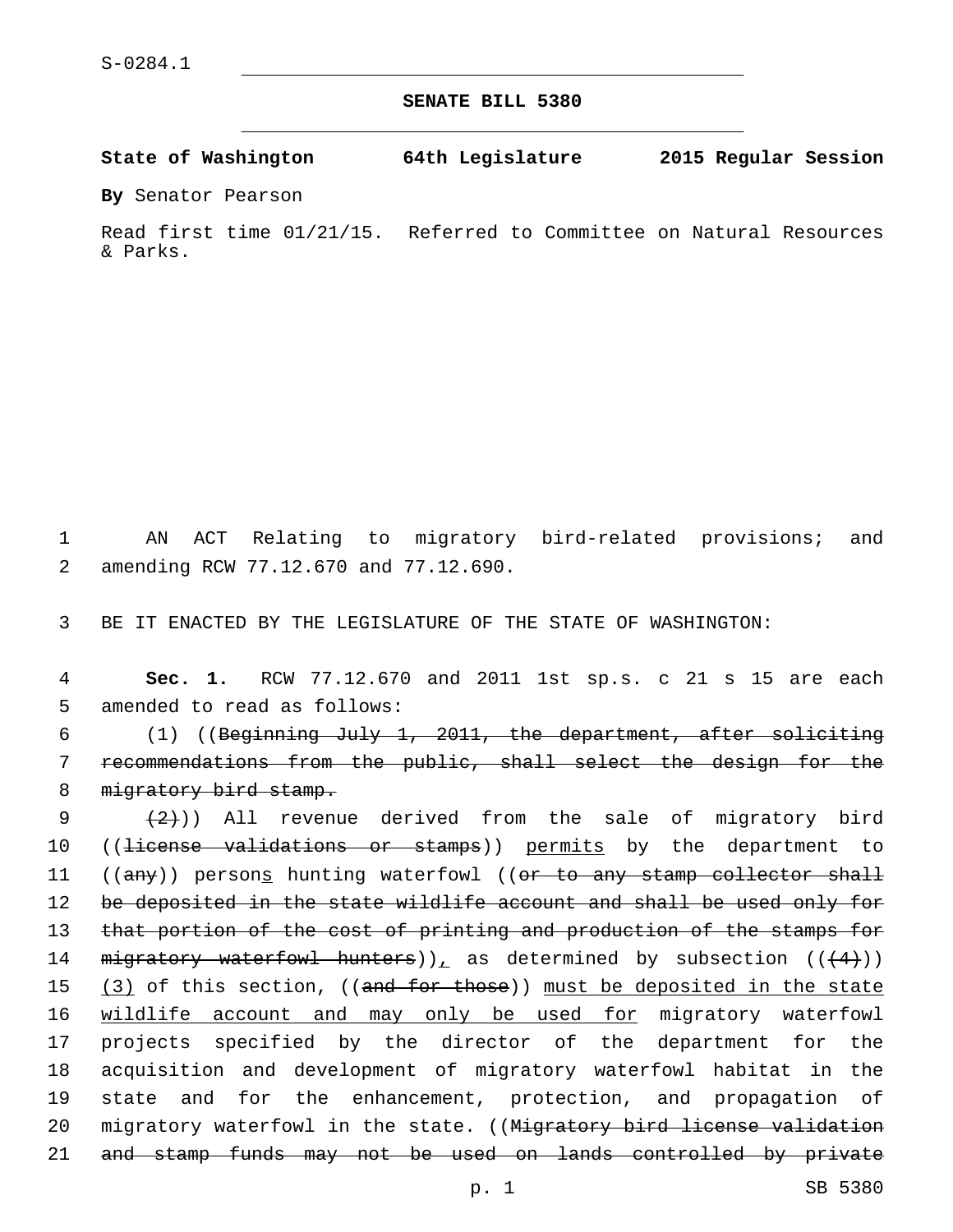hunting clubs or on private lands that charge a fee for public access. Migratory bird license validation and stamp funds may be used for migratory waterfowl projects on private land where public hunting is provided by written permission or on areas established by the 5 department as waterfowl hunting closures.

 $(3)$ ) (2) All revenue derived from the sale of ((the license validation and stamp)) migratory bird permits by the department to 8 persons hunting solely nonwaterfowl migratory birds ((shall be deposited in the state wildlife account and shall be used only for 10 that portion of the cost of printing and production of the stamps for 11 nonwaterfowl migratory bird hunters)), as determined by subsection 12  $((+4))$   $(3)$  of this section,  $((and for those))$  must be deposited in 13 the state wildlife account and may only be used for nonwaterfowl migratory bird projects specified by the director for the acquisition and development of nonwaterfowl migratory bird habitat in the state and for the enhancement, protection, and propagation of nonwaterfowl 17 migratory birds in the state.

18 (((4) With regard to the revenue from license validation and 19 stamp sales that is not the result of sales to stamp collectors,)) (3) The department shall determine the proportion of migratory waterfowl hunters and solely nonwaterfowl migratory bird hunters by using the yearly migratory bird hunter harvest information program survey results or, in the event that these results are not available, other similar survey results. A two-year average of the most recent 25 survey results ((shall)) must be used to determine the proportion of the revenue attributed to migratory waterfowl hunters and the proportion attributed to solely nonwaterfowl migratory bird hunters 28 for each fiscal year. ((For fiscal year 1998-99 and for fiscal year 1999-2000, ninety-six percent of the stamp revenue shall be attributed to migratory waterfowl hunters and four percent of the stamp revenue shall be attributed to solely nonwaterfowl migratory game hunters.

 (5) Acquisition shall include but not be)) (4)(a) Acquisition projects under this section may include but are not limited to the acceptance of gifts of real estate or any interest therein or the rental, lease, or purchase of real estate or any interest therein.

 (b) If the department acquires any fee interest, leasehold, or rental interest in real property under this section, it shall allow the general public, including consumptive users, reasonable access to that property and shall, if appropriate, ensure that the deed or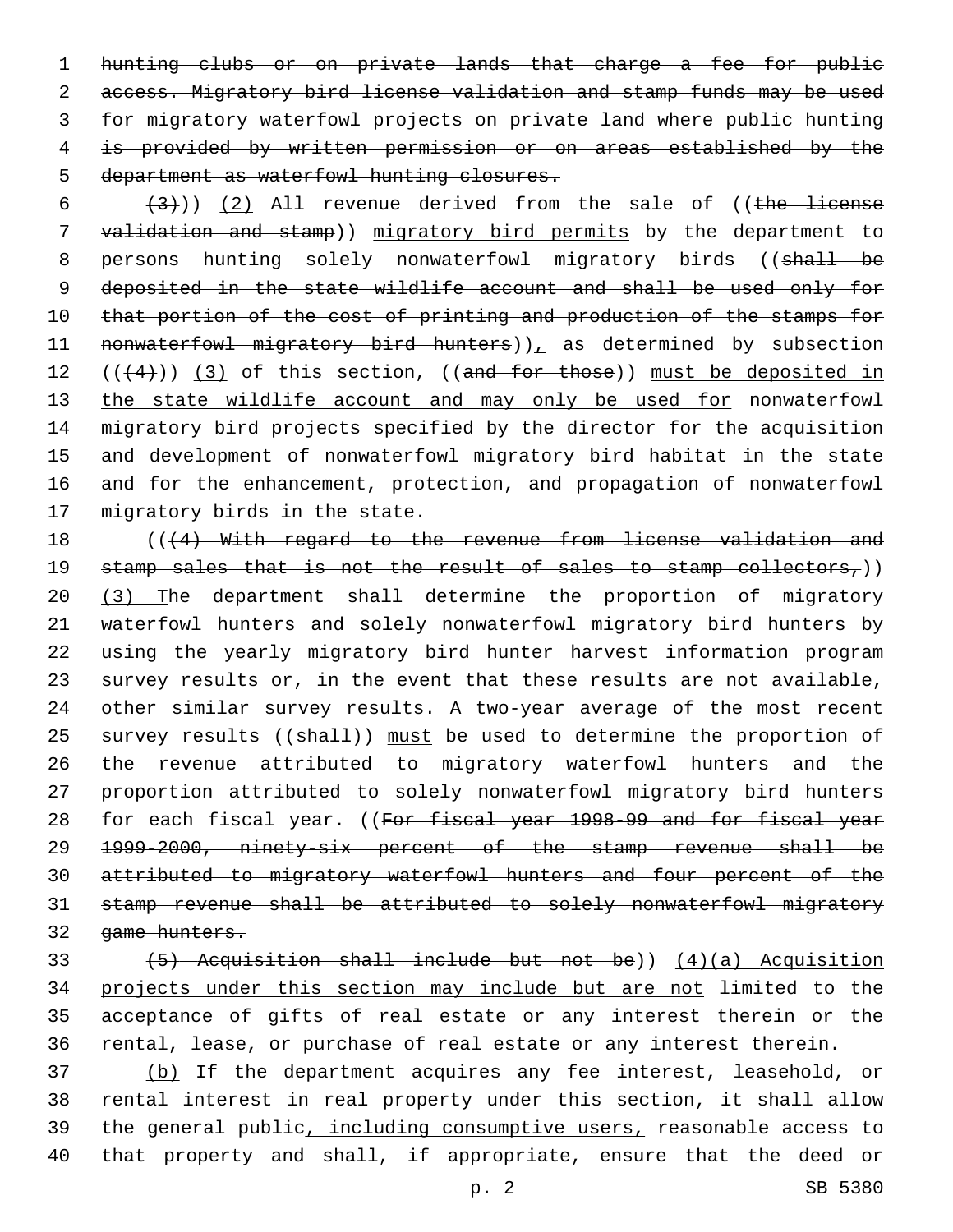other instrument creating the interest allows such access to the 2 general public.

 (c) If the department obtains a covenant in real property in its favor or an easement or any other interest in real property under this section, it shall exercise its best efforts to ensure that the deed or other instrument creating the interest grants to the general public ((in the form of a covenant running with the land)), including consumptive users, reasonable access to the property. The private landowner from whom the department obtains such a covenant or 10 easement ((shall)) retains the right of granting access to the lands by written permission, but may not charge a fee for access.

12 (((6) The department may produce migratory bird stamps in any 13 given year in excess of those necessary for sale in that year. The 14 excess stamps may be sold to the public.))

 (5) Migratory bird permit funds may not be used on lands controlled by private hunting clubs or on private lands that charge a 17 fee for public access. These funds may be used for migratory bird projects on private land where public hunting is provided by written permission or on areas established by the department as waterfowl hunting closures.

 (6) The state auditor shall audit the department's use of revenue derived from the sale of migratory bird permits each biennium for compliance with the requirements of this section.

 **Sec. 2.** RCW 77.12.690 and 2011 1st sp.s. c 21 s 16 are each 25 amended to read as follows:

26 (1) ((The director is responsible for the selection of the annual migratory bird stamp design. The department shall create collector art prints and related artwork, utilizing the same design.)) The 29 selection of the annual migratory bird stamp design and the administration, sale, distribution, and other matters relating to 31 ((the prints and sales of stamps with prints and related artwork 32 shall be)) stamps and prints and artwork is the responsibility of the department. The department may contract with an appropriate individual or nonprofit organization for selection of the annual migratory bird stamp design and the administration, sale, distribution, and other matters relating to the stamps and prints and artwork.

 (2) ((The total amount brought in from the sale of prints and related artwork shall be deposited in the state wildlife account